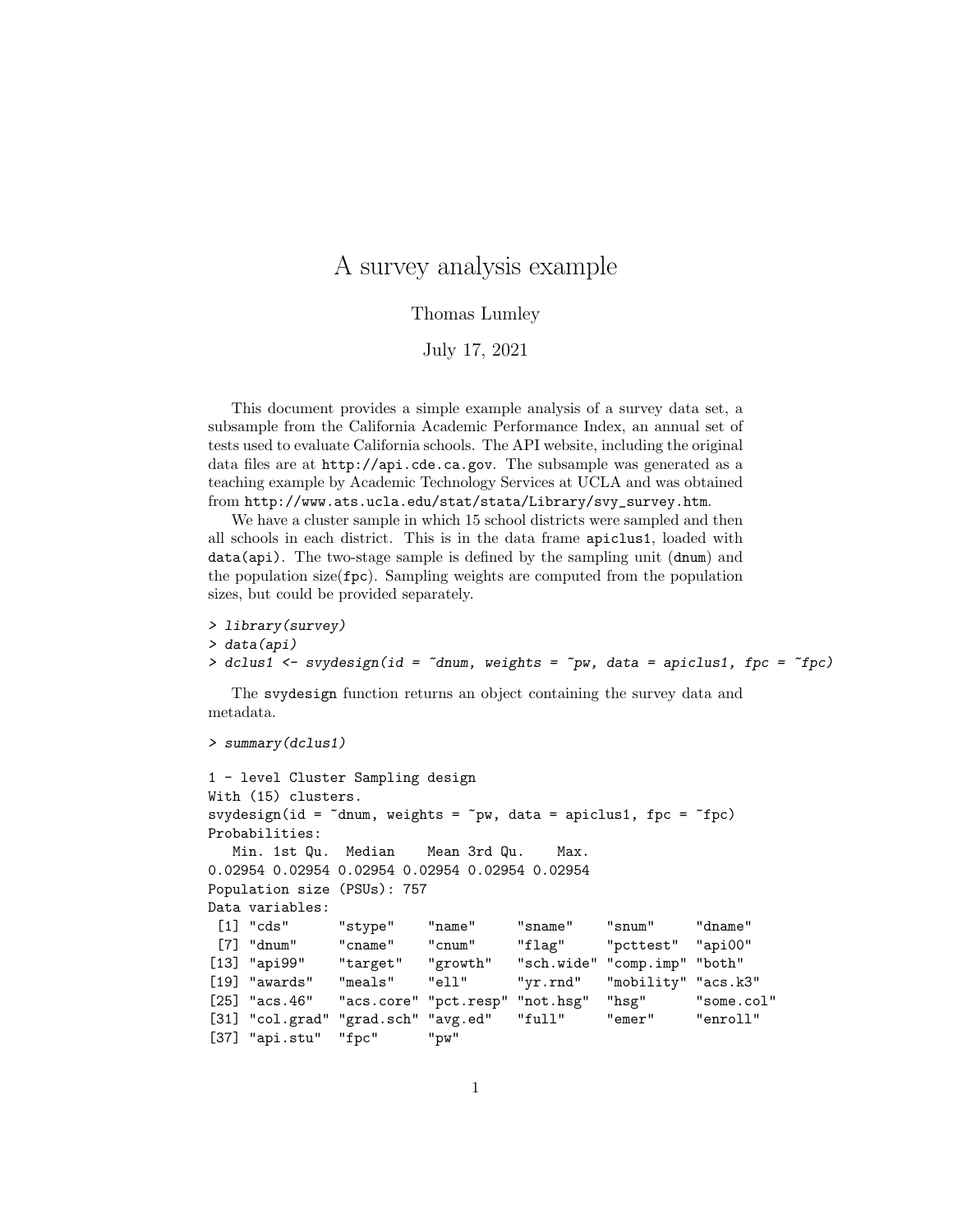We can compute summary statistics to estimate the mean, median, and quartiles of the Academic Performance Index in the year 2000, the number of elementary, middle, and high schools in the state, the total number of students, and the proportion who took the test. Each function takes a formula object describing the variables and a survey design object containing the data.

> svymean(~api00, dclus1)

```
mean SE
api00 644.17 23.542
> svyquantile(~api00, dclus1, quantile=c(0.25,0.5,0.75), ci=TRUE)
$api00
    quantile ci.2.5 ci.97.5 se
0.25 552 492 627 31.47166
0.5 652 561 714 35.66788
0.75 719 696 777 18.88300
attr(,"hasci")
[1] TRUE
attr(,"class")
[1] "newsvyquantile"
> svytotal(~stype, dclus1)
        total SE
stypeE 4873.97 1333.32
stypeH 473.86 158.70
stypeM 846.17 167.55
> svytotal(~enroll, dclus1)
        total SE
enroll 3404940 932235
> svyratio(~api.stu,~enroll, dclus1)
Ratio estimator: svyratio.survey.design2(~api.stu, ~enroll, dclus1)
Ratios=
          enroll
api.stu 0.8497087
SEs=
            enroll
api.stu 0.008386297
```
The ordinary R subsetting functions [ and subset work correctly on these survey objects, carrying along the metadata needed for valid standard errors. Here we compute the proportion of high school students who took the test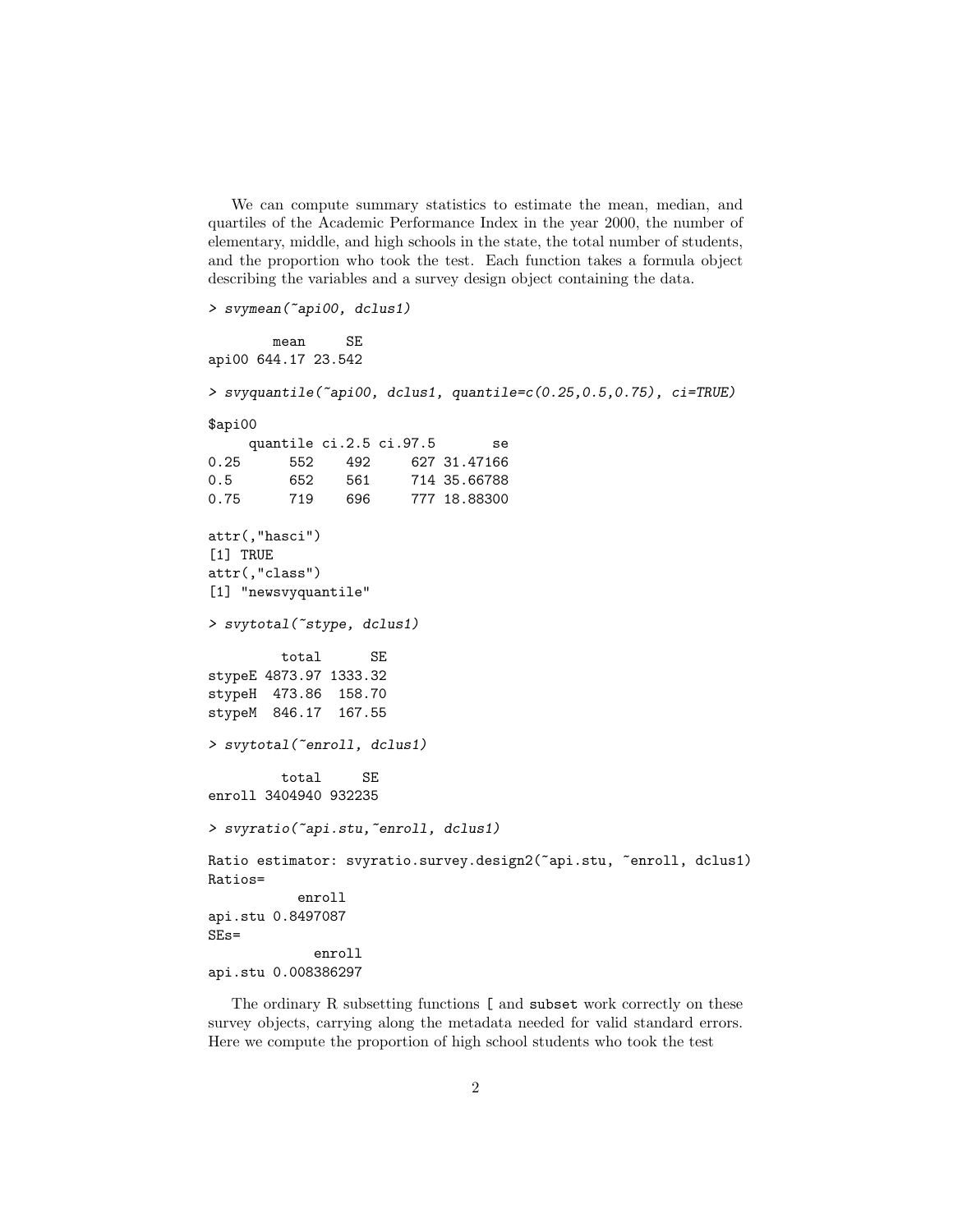```
> svyratio(~api.stu, ~enroll, design=subset(dclus1, stype=="H"))
Ratio estimator: svyratio.survey.design2(~api.stu, ~enroll, design = subset(dclus1,
    style == "H"))
Ratios=
           enroll
api.stu 0.8300683
SEs=
            enroll
api.stu 0.01472607
```
The warnings referred to in the output occured because several school districts have only one high school sampled, making the second stage standard error estimation unreliable.

Specifying a large number of variables is made easier by the make.formula function

> vars<-names(apiclus1)[c(12:13,16:23,27:37)] > svymean(make.formula(vars),dclus1,na.rm=TRUE)

|             | mean               | SE      |
|-------------|--------------------|---------|
| api00       | 643.203822 25.4936 |         |
| api99       | 605.490446         | 25.4987 |
| sch.wideNo  | 0.127389           | 0.0247  |
| sch.wideYes | 0.872611           | 0.0247  |
| comp.impNo  | 0.273885           | 0.0365  |
| comp.impYes | 0.726115           | 0.0365  |
| bothNo      | 0.273885           | 0.0365  |
| bothYes     | 0.726115           | 0.0365  |
| awardsNo    | 0.292994           | 0.0397  |
| awardsYes   | 0.707006           | 0.0397  |
| meals       | 50.636943          | 6.6588  |
| ell         | 26.891720          | 2.1567  |
| yr.rndNo    | 0.942675           | 0.0358  |
| yr.rndYes   | 0.057325           | 0.0358  |
| mobility    | 17.719745          | 1.4555  |
| pct.resp    | 67.171975          | 9.6553  |
| not.hsg     | 23.082803          | 3.1976  |
| hsg         | 24.847134          | 1.1167  |
| some.col    | 25.210191          | 1.4709  |
| col.grad    | 20.611465          | 1.7305  |
| grad.sch    | 6.229299           | 1.5361  |
| avg.ed      | 2.621529           | 0.1054  |
| full        | 87.127389          | 2.1624  |
| emer        | 10.968153          | 1.7612  |
| enroll      | 573.713376         | 46.5959 |
| api.stu     | 487.318471         | 41.4182 |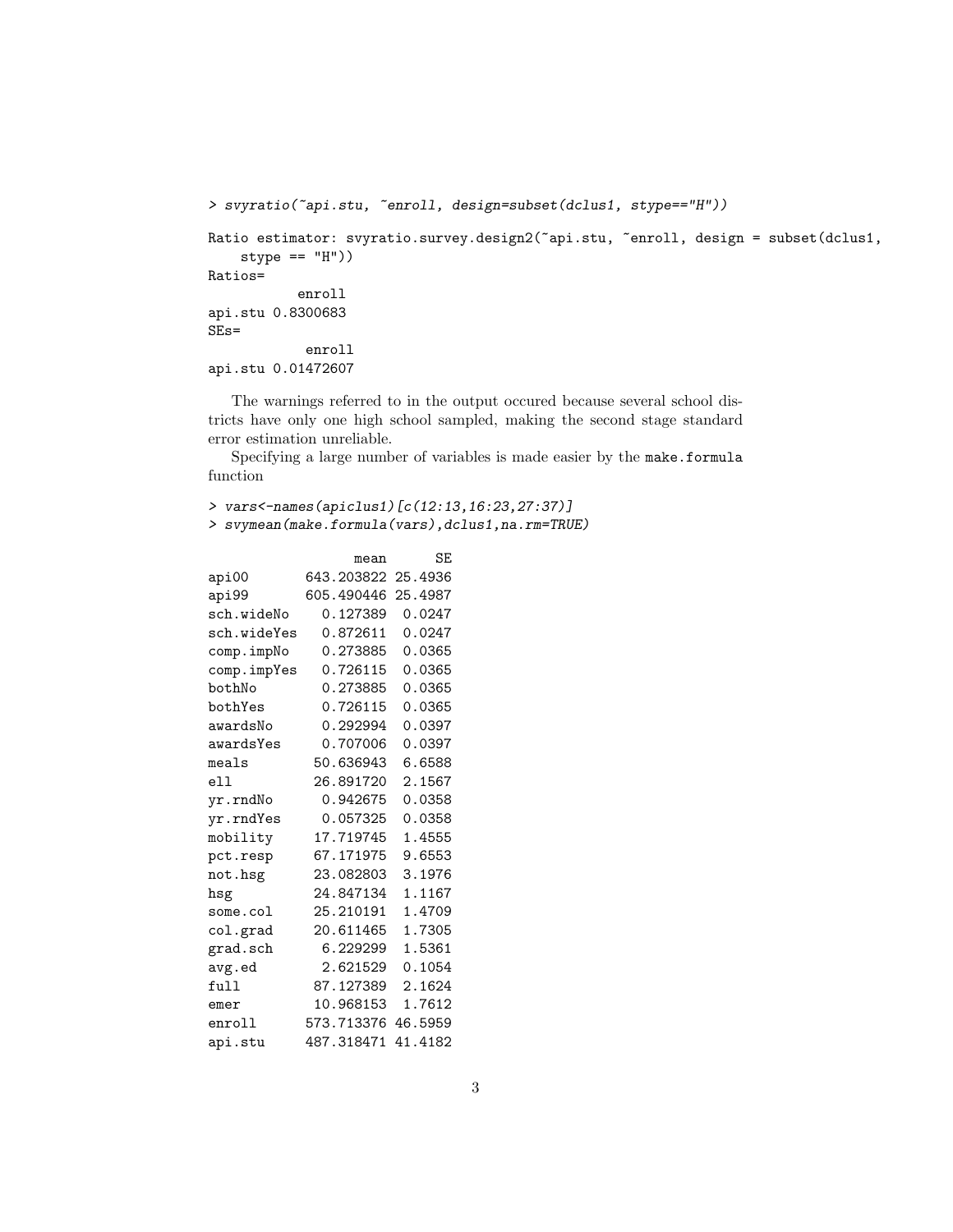Summary statistics for subsets can also be computed with svyby. Here we compute the average proportion of "English language learners" and of students eligible for subsidized school meals for elementary, middle, and high schools

> svyby(~ell+meals, ~stype, design=dclus1, svymean) stype ell meals se.ell se.meals E E 29.69444 53.09028 1.411617 7.070399 H H 15.00000 37.57143 5.347065 5.912262 M M 22.68000 43.08000 2.952862 6.017110

Regression models show that these socieconomic variables predict API score and whether the school achieved its API target

```
> regmodel <- svyglm(api00~ell+meals,design=dclus1)
> logitmodel <- svyglm(I(sch.wide=="Yes")~ell+meals, design=dclus1, family=quasibinomial())
> summary(regmodel)
Call:
svyglm(formula = api00 \degree ell + meals, design = dclus1)
Survey design:
svydesign(id = \text{^{\sim}}dnum, weights = \text{^{\sim}}pw, data = apiclus1, fpc = \text{^{\sim}}fpc)
Coefficients:
             Estimate Std. Error t value Pr(>|t|)
(Intercept) 817.1823 18.6709 43.768 1.32e-14 ***
ell -0.5088 0.3259 -1.561 0.144
meals -3.1456 0.3018 -10.423 2.29e-07 ***
---
Signif. codes: 0 '***' 0.001 '**' 0.01 '*' 0.05 '.' 0.1 ' ' 1
(Dispersion parameter for gaussian family taken to be 3161.207)
Number of Fisher Scoring iterations: 2
> summary(logitmodel)
Call:
svyglm(formula = I(sch.wide == "Yes") \tilde{ }</math> ell + meals, design = delus1,family = quasibinomial()Survey design:
svydesign(id = \text{"dnum}, \text{weights} = \text{``pw}, \text{ data} = \text{apiclass1}, \text{ frc} = \text{``fpc})
Coefficients:
             Estimate Std. Error t value Pr(>|t|)
(Intercept) 1.899557 0.509915 3.725 0.00290 **
```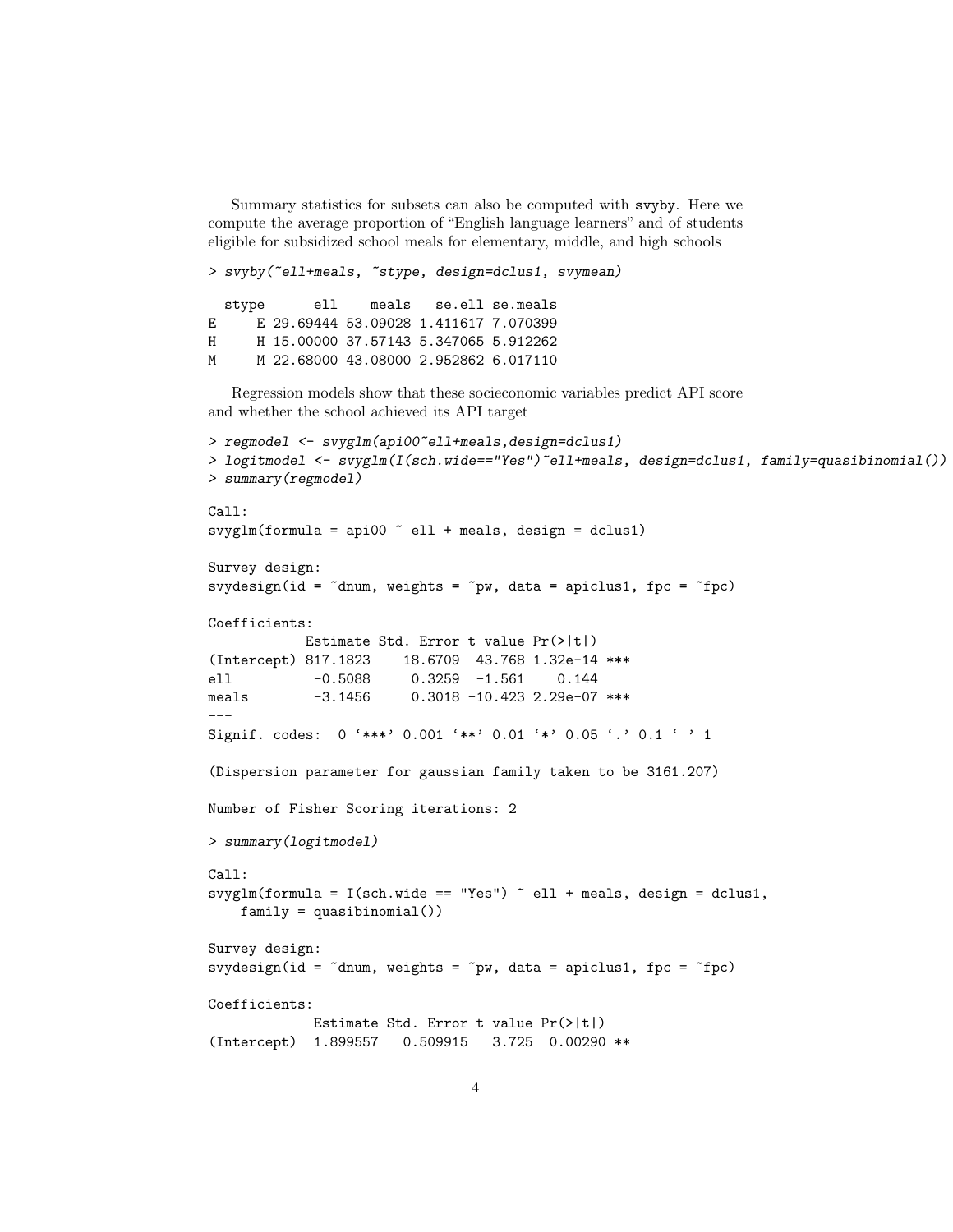```
e110.039925
                         0.012443 3.209 0.00751 **
            -0.0191150.008825 -2.166 0.05117.
meals\frac{1}{1}Signif. codes: 0 '***' 0.001 '**' 0.01 '*' 0.05 '.' 0.1 ' ' 1
(Dispersion parameter for quasibinomial family taken to be 0.9627734)
Number of Fisher Scoring iterations: 5
  We can calibrate the sampling using the statewide total for the previous
year's API
> gclus1 <- calibrate(dclus1, formula="api99, population=c(6194, 3914069))
which improves estimation of some quantities
> svymean("api00, gclus1)
        meanSE
api00 666.72 3.2959
> svyquantile("api00, gclus1, quantile=c(0.25,0.5,0.75), ci=TRUE)
\mathfrak{Fapi}00
     quantile ci.2.5 ci.97.5
                                     se
0.25595
               561
                         627 15.386145
0.5684
                 664
                         698 7.926196
0.75
          737
                722
                         759 8.625566
attr(,"hasci")
[1] TRUE
attr(,"class")
[1] "newsvyquantile"
> svytotal("stype, gclus1)
         total
                   \operatorname{SE}stypeE 4881.77 302.15
stypeH 463.35 183.03
stypeM 848.88 194.76
> svytotal("enroll, gclus1)
         total
                   SE
enroll 3357372 243227
> svyratio("api.stu, "enroll, gclus1)
```